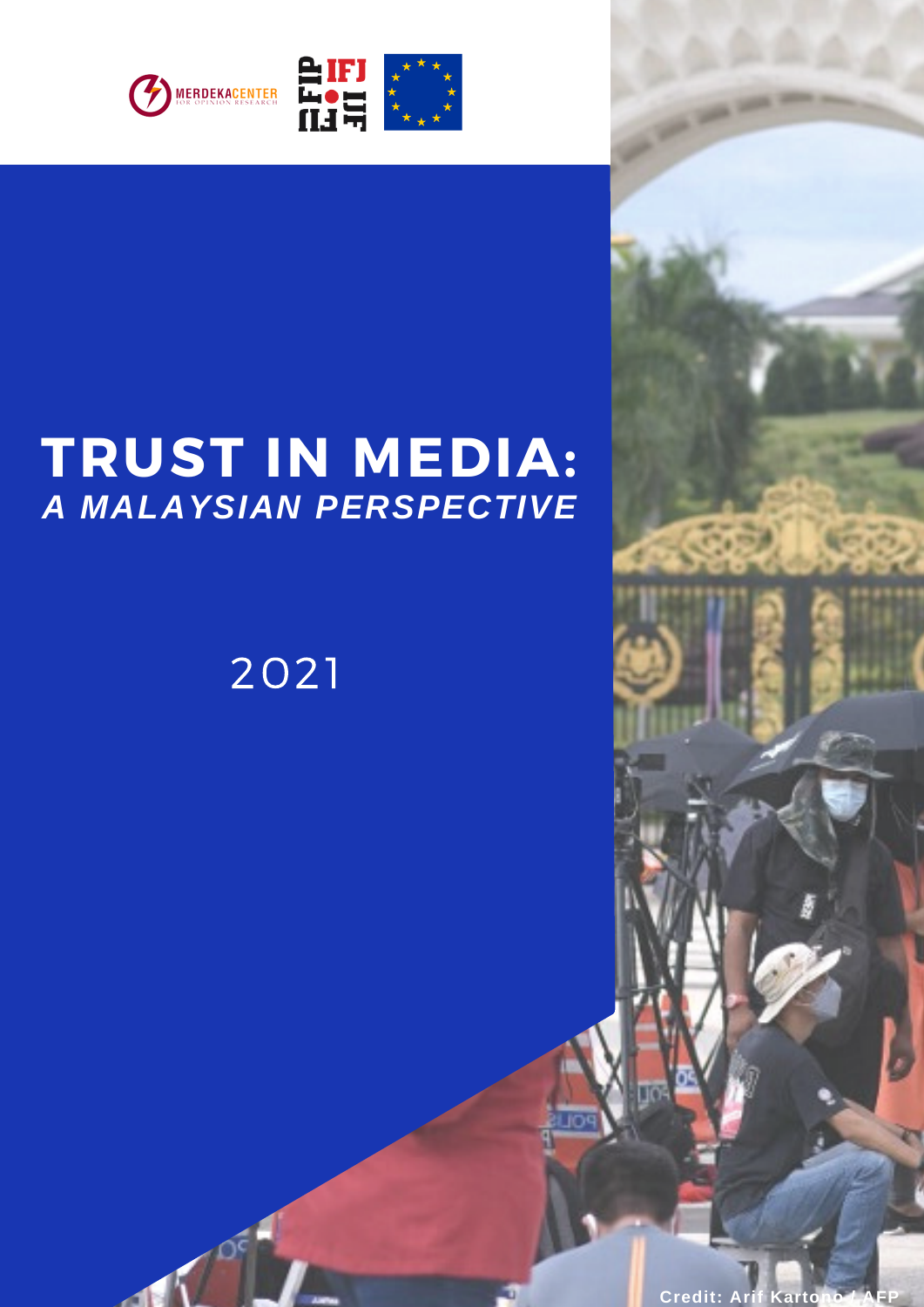### **TRUST IN MEDIA: A MALAYSIAN PERSPECTIVE**

2021

*Supported by the European Union*





The International Federation of Journalists Merdeka Center for Opinion Research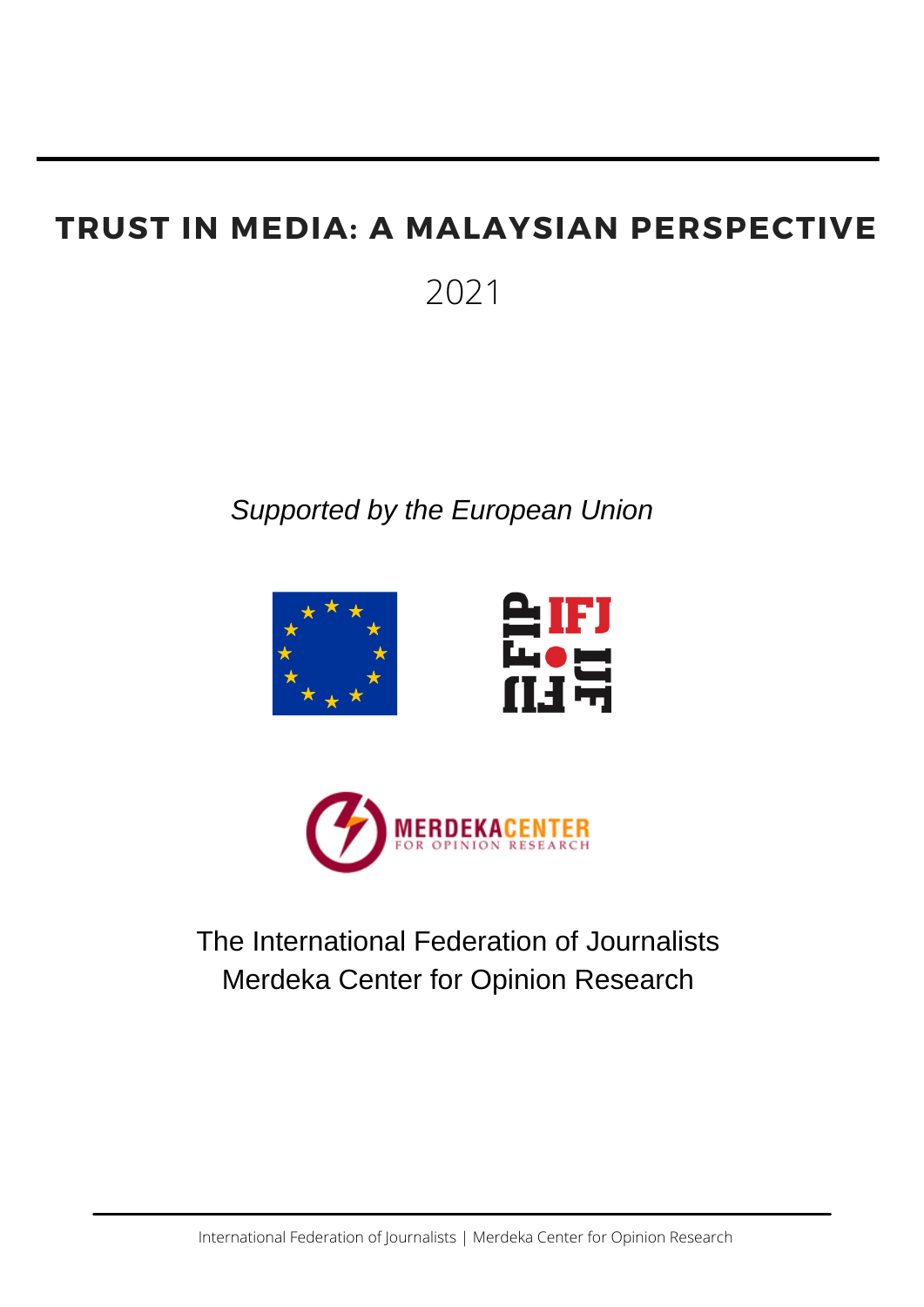#### **EXECUTIVE SUMMARY**

Malaysian has been gone through a hard time in term of the political landscape that forever will be the highlight in the news nowadays. In this 'roller coaster' situations, the media really play a critical role to ensure people get the right information regarding their government and country. The media is also one of the important components in ensuring that democracy can be upheld. Hence, a survey was conducted between 11th December to 20th December 2020 to discover the Malaysian's perceptions towards the professionalism of media in Malaysia. A total of 1203 respondents aged 18 and above across Malaysia were interviewed via phone.

The survey open ups to the following takeaways about the baseline of public sentiment on interest, perceptions, sustainability, diversity of media.

#### **Public Perception of Media**

Overall, surveys shows that only 15% of the media in Malaysia play a good role. Meanwhile, 45% of respondents has a negative perception with the media. Almost half of the Malays, Indians and non-Muslim Bumiputeras indicated that they were unhappy with the media at this time. This sentiment appears to be uniform in all segments of respondents. 38% neutral with the media in Malaysia.

#### I**nterest in News and Current Affairs**

- Television stations, direct communication in local area and websites are the most popular medium for people to use to get the up-to-date news. While, magazines seem not relevant nowadays when majority (63%) of respondents never used the magazines as sources of information.
- All ethnic except Chinese shows that they rely on daily up-to-date news on television stations. Chinese more relied on web or apps to get the up-to-date news.
- Findings also shows that people are not interested about the political (only 40% follow) and international affairs (only 43% follow) when more than half respondents not follow these topics closely compared to news about state government and news about local community. 65% of respondents follow news on their local community and 55% follow news about state government.
- Moving on to the media social, WhatsApp (67%), Facebook (63%) and Google (47%) been the most important platform for people to get information or news. Majority of all ethnic often used Facebook as source of information. While, Malay (74%) and Indian (79%) show a high usage of WhatsApp to get information.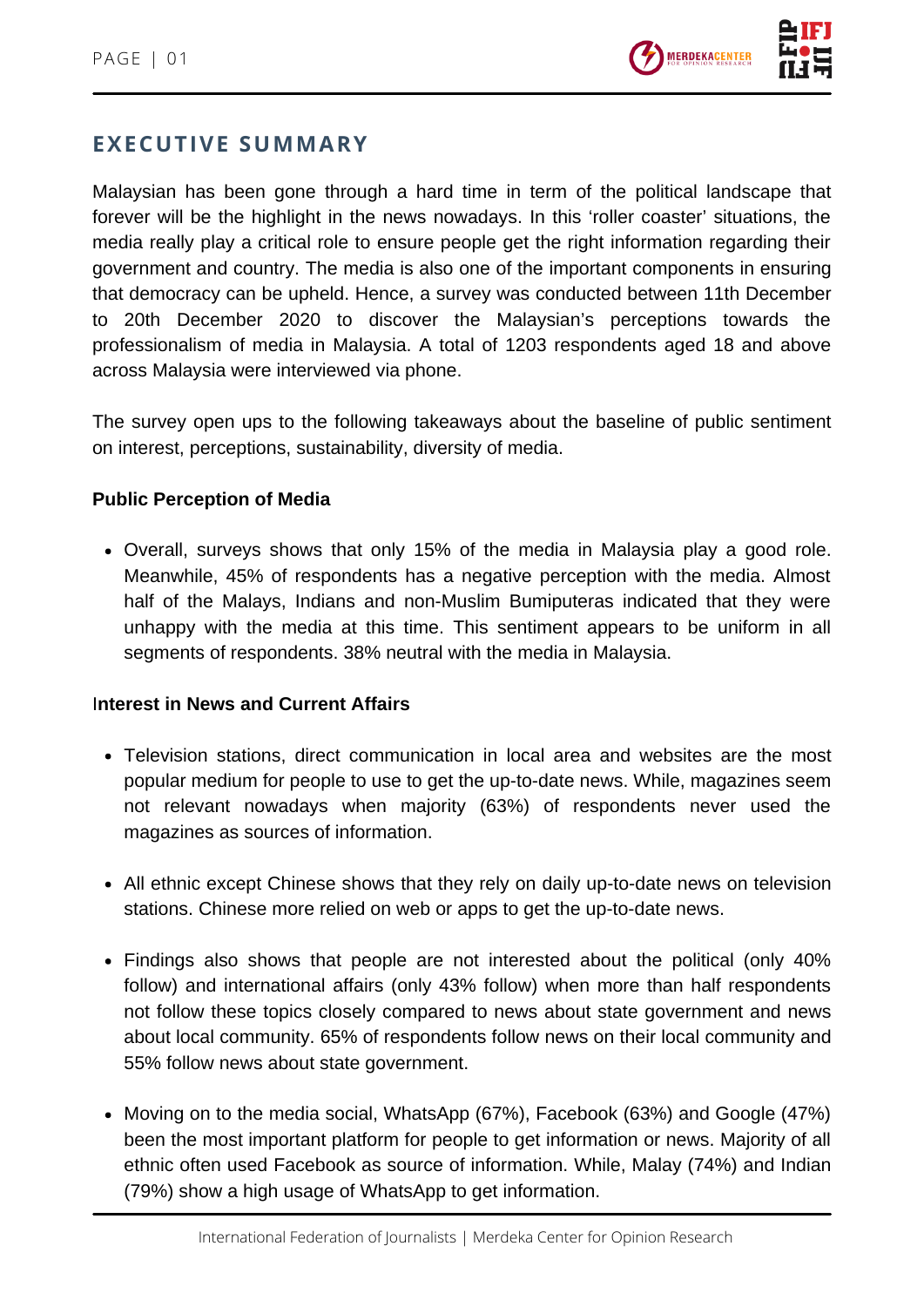#### **Transparency of Information**

- Unsurprisingly, majority of respondents feels that media have a very important role in many aspects. Respondents only need the information that have quality so media needs to focus on their role to ensure the media provide the best yet accurate information.
- Media have to play their important role start from the newsroom to provide the accurate and fair news, holding the leaders in politics until bring the society together.
- When asked about the bias in the news sources they used often, more than half (62%) not confidents with the transparency of the news source. Only 30% says that there are no bias at all or not much bias in the news source.
- 40% of respondents are more worried they will get the biased news compared to worried that news that other people getting are biased.

#### **Trust in Various Media Outlets**

- Majority of respondents which 72% says that television and radio are the most reliable source of news and information, followed by newspaper which is 56% of respondents feels that newspaper and magazine are reliable sources after newspaper.
- People seems to say that the traditional media are more trusted compared to the new media and people they know through the internet. For the new media such as social media and online news, people tend to not believe the news from these platforms.
- Meanwhile, 74% thinks that people that they know only through the internet are the most unreliable sources compared to other.
- Unsurprisingly, the traditional media still gained a high level of trust even compared to the past 5 years. For television and radio, 41% more trust it now, 38% state that their level of trust has not changed and only 19% trust less now. Newspaper and magazine also show the same pattern where 33% more trust to it now, 36% have not change their trust towards this platform and only 25% trust lesser now.
- Again, people from the internet are the most untrusted sources of news and information. The booming of various social media and online websites may contribute to the declination in level of trust compared to the past 5 years which 44% feel so. Only 12% feels they trust more now to the people they know through internet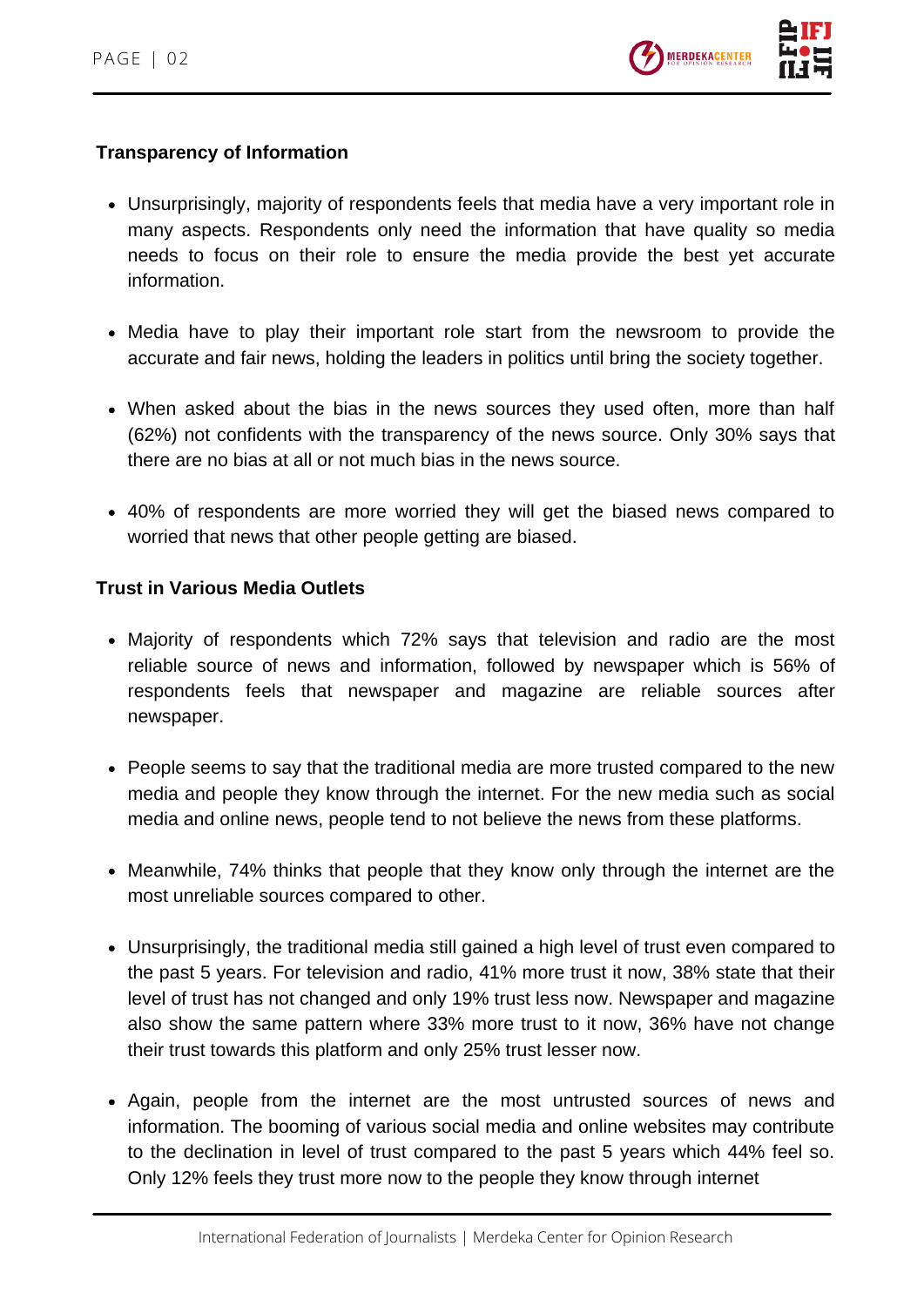#### **Media Ownership and Diversity of Ownership**

- More than half, 54% agree that political party owned media outlet in Malaysia. Malay and Chinese showed the same sentiments which more than half agree to the issue.
- Respondents seems not sure when being asked about investment in the media outlet. 39% respondents were unable to access about the single investor can owned less than 25% of the media outlet, 37% agree for the situations while 23% disagree with this.

#### **Impact of Social Media**

- Majority of 72% respondents feels that social media does changed their way in consuming the media. Facebook remain the most popular platform as source of information when more than half (52%) choose Facebook as main source. Followed by WhatsApp (12%) and YouTube with 5%. Meanwhile, 17% says that there is none of the social media as their main sources of news.
- The findings show that the three main problems with news coverage are disseminating inaccurate information on the internet (93%), News organizations reporting incorrect information (88%), and followed by Journalists are not enough to investigate to unravel important facts (84%).

#### **Sustainability of Media**

- Majority of respondents does not subscribe to newspaper and magazine (in any form) and the online news. Only 20% does subscribe to newspaper and magazine, while only 25% subscribe to online news such as Malaysiakini.
- For paid TV such as Astro, almost 49% are subscriber
- Unsurprisingly, based on the low subscription rate, more than half of respondents (56%) are not willing to pay at all for quality and professional produce news content in Malaysia. 27% of people who are willing, they willing to pay less than RM30 per month, 9% willing to pay RM30-RM60 and only 3% willing to pay more than RM60 per month.

#### **Perception of Political Influence or Bias on Media Reporting**

The data shows that 73% of respondents see that the political biases in news coverage are at the moderate to a great deal of amount (Moderate 28%, A fair amount-A great deal (45%).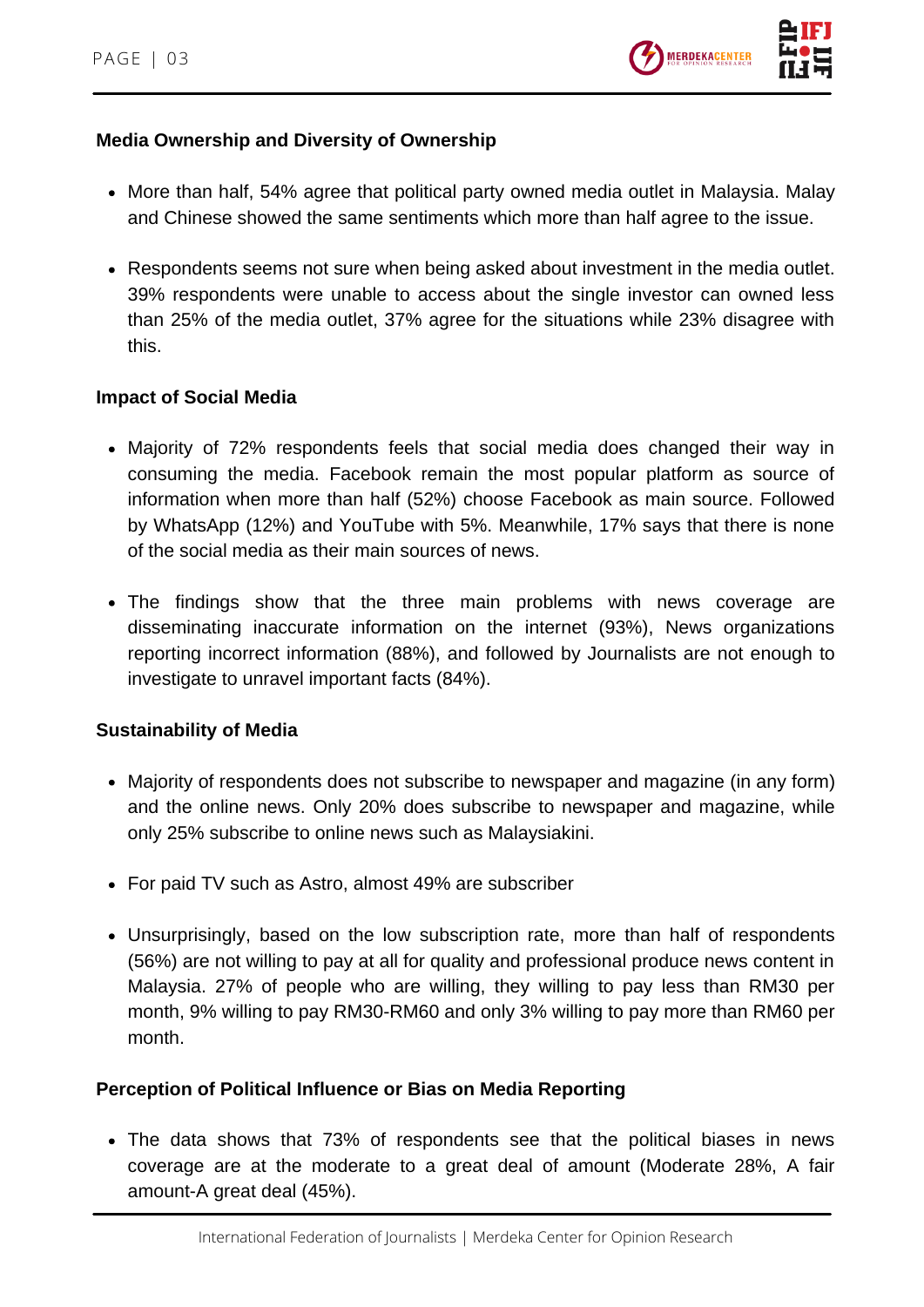- People tend to put the blame on the media for the political divisions when 72% says that news media deserve to get a moderate to great deal of amount of blame. Only 5% don't think that media deserve any blame.
- People seems unsure on who should have the main responsibility for making sure Malaysians receive an accurate and fair picture of the news when 37% choose news organization, 31% choose government and 25% feels that Malaysians need to have that sense of responsibility by themselves. There are no clear divisions to show which party should hold the responsibility.
- Since media have a big role in many aspects, people do think media can do something to heal the political scenes in Malaysia. More than half (56%) have faith in media to heal the political division happened in Malaysia.

#### **Fake News and Censorship**

- In line with previous findings, people do have bad perceptions towards online news websites and platform. 33% of respondents choose this media as sources that have the most fake new and disinformation. 29% choose people they know from internet as medium that have most fake news and disinformation. People still put their trust in the traditional media when newspaper and television are the least mentioned by respondents to be the media that contains many fake news.
- 34% thinks that the news that they think might inaccurate are cause by the reporter who is misrepresenting them. While 24% thinks that the facts are made up by the reporters.
- When asked about the authorities, 56% agree that authorities will abuse the 'anti-fake news' to cramp down on media freedom in Malaysia. All ethnic show the same sentiments but not for Chinese. The Chinese seems to be in the middle between agree and disagree.
- More than half respondents (65%) do agree that big companies like Google, Facebook etc need to put more emphasis to exclude false information instead of giving more space or freedom to people to express themselves freely. This is due to the too many disinformation in the online medium.

#### **Press Freedom and Right to Speech**

• News media does important to the democracy when majority of 91% says that. Only 6% don't think that media is important to the democracy. In the same way, 67% of respondents do think media is doing a good job in supporting the democracy today.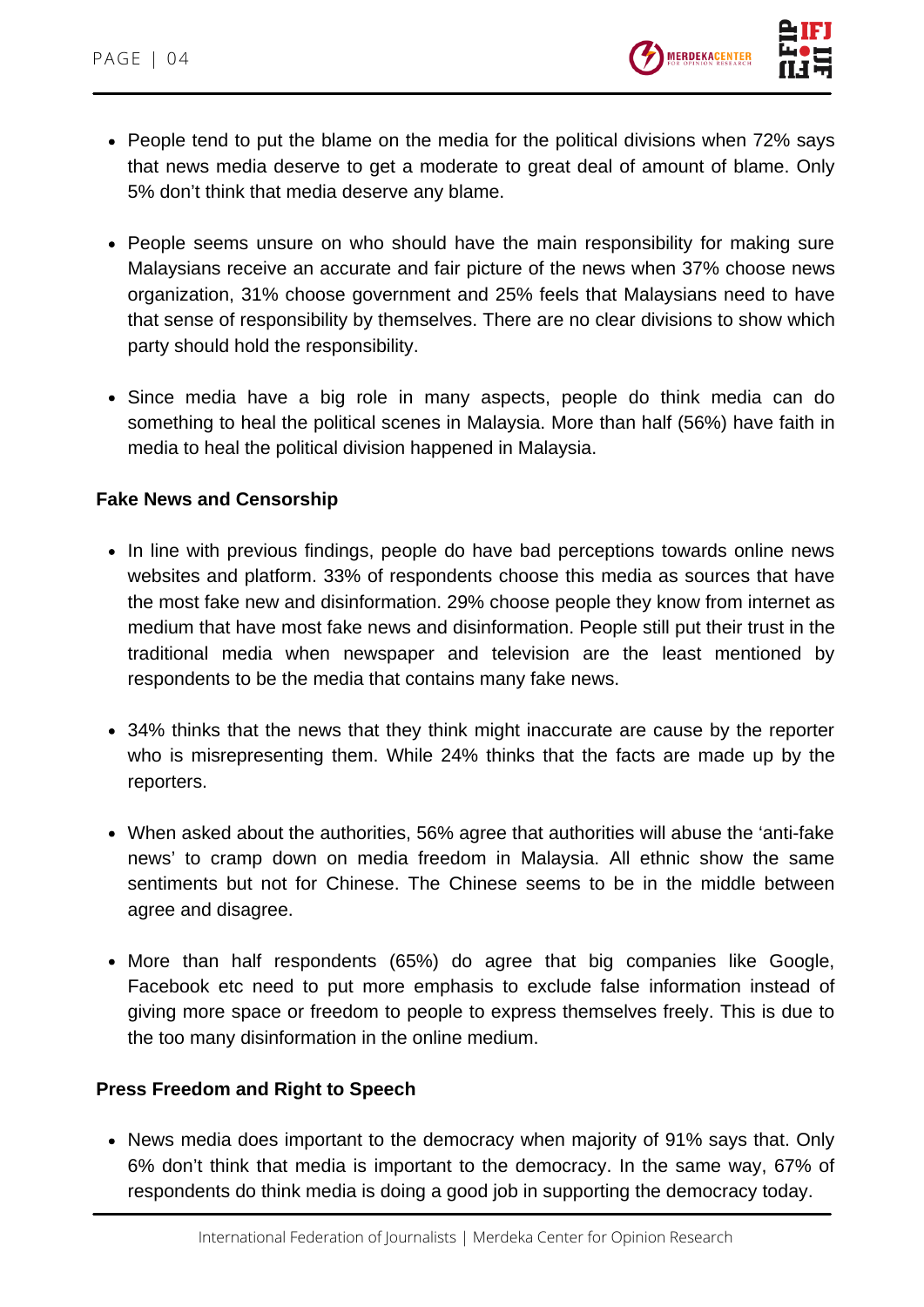- Even the media are important to the democracy, 60% of respondents feels that the government still need to control the media in order to prevent the political destabilizing.
- Living in the world full of technologies, the technological advances does give a great amount to the 75% of respondents who feels overwhelmed by information. Also, the pace or speed of news reporting and news and non-news items mixed together on social media and internet does make people overwhelmed.

#### **Laws and Regulations / Legal Reform**

- When asked specifically about laws and regulations, majority of the respondents (71%) agree with Media laws and regulations like the sedition law are necessary.
- A huge majority (82%) of respondents felt that legal reforms would create a better environment for journalists to do their work and also large majority supports that the "Anti-fake news" law in Malaysia exists to curb disinformation (84% agree).
- Meanwhile respondents provided split perception on current media laws and regulations restrict news coverage (Agree 53%).

#### **Diversity of Voices: Ethnic, Language, Youth Representation**

More than half of respondents (54%) realize that news organizations should try to hired journalist of reporting staff from different background and characteristics. Most of the respondents think that diversity in political views should be more emphasize in hiring the reporting staffs.

#### **Ethics of Media**

74% of respondents confident with the media in Malaysia in terms of ethics. Only 21% disagree that media in Malaysia is ethical when comes to report of news without jeopardizing the victims or slander the suspect.

#### **Gender Balance- Sources, By-Lines, Representation**

- The majority of respondents (72%) felt the importance of gender balance in the types of stories reported. Nearly one-half of respondents say male and female journalists report issues in different ways (49% agree)
- Women also should get a strong representation in newsroom when 56% agree that women should be strongly represented in newsroom.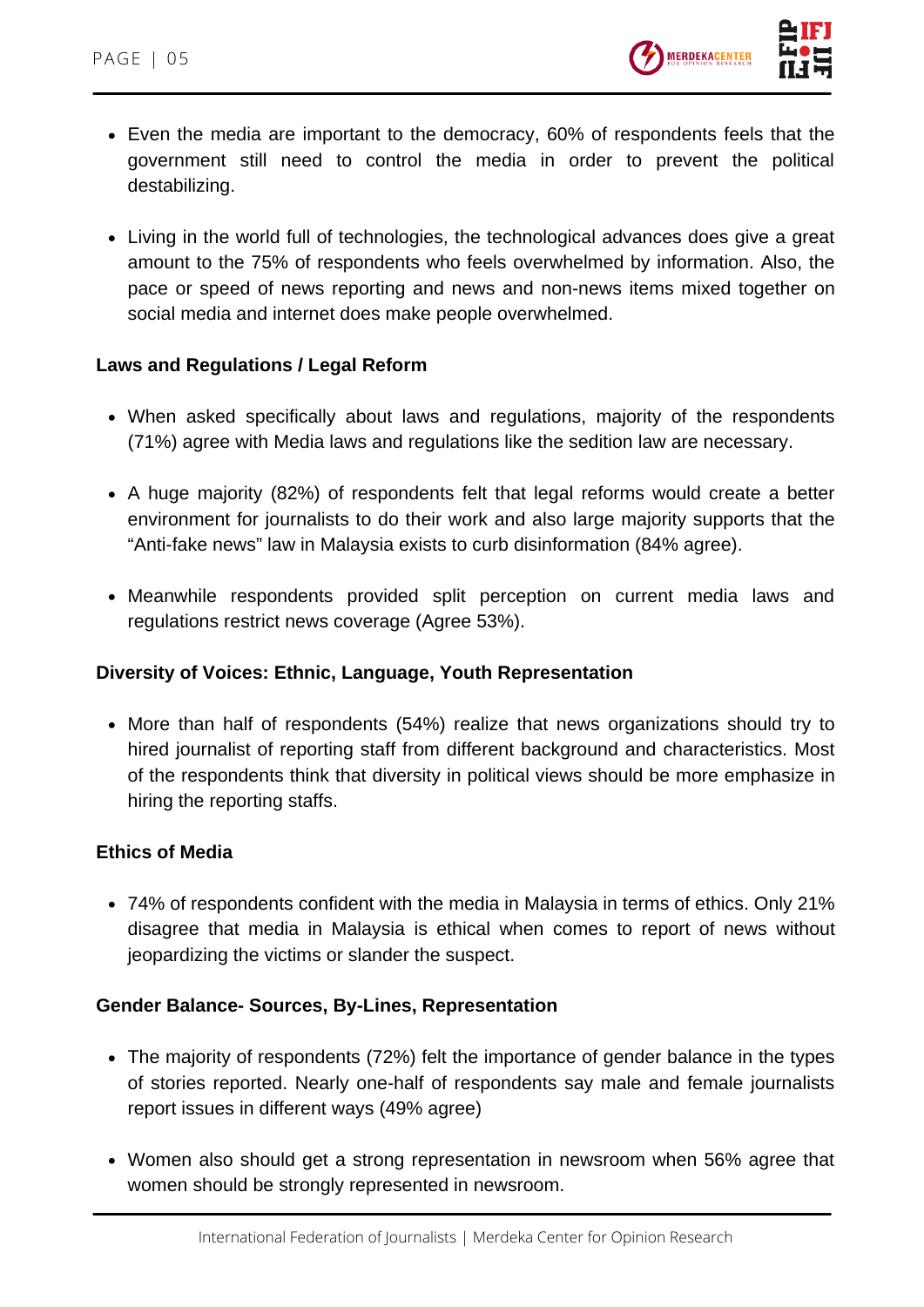

#### **Views on National Union of Journalist Malaysia (NUJ)**

- Majority of respondents (86%) not aware of the National Union of Journalist Peninsular Malaysia (NUJ).
- All segments of backgrounds show a uniform pattern which most of them unaware of this organization. 17% of Malay aware of this organizations which the highest awareness compared to other ethnics.
- Among people who know about this union, 71% have a positive feeling towards NUJ. Hence, 79% agree that NUJ protect their members by upright the benefit and right of the members.